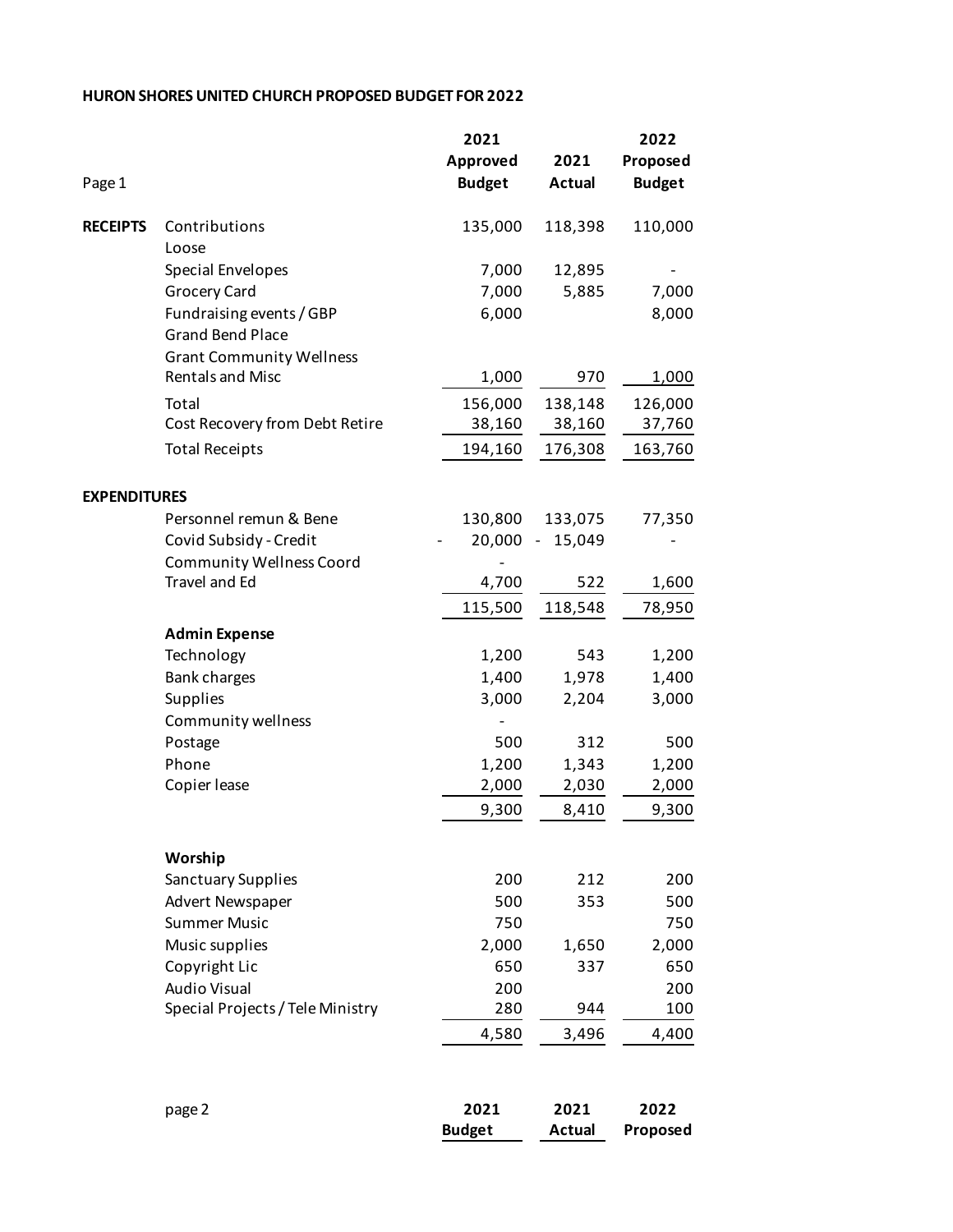| <b>Christian Ed</b>                 |         |                          |                              |         |
|-------------------------------------|---------|--------------------------|------------------------------|---------|
| Confirmands/Baps                    |         | 50                       |                              | 50      |
| Curriculum                          |         | 500                      |                              | 500     |
| <b>Adult Opportunities</b>          |         | 100                      |                              | 100     |
| Other                               |         | 100                      | 29                           | 100     |
| Supplies                            |         | 200                      | 44                           | 200     |
| Camp/Picnic                         |         | $\overline{\phantom{a}}$ |                              | 900     |
| Video Lic                           |         | 250                      |                              | 250     |
|                                     |         | 1,200                    | 73                           | 2,100   |
| Congregational Care/Shawls          |         | 600                      | 456                          | 600     |
|                                     |         | 600                      | 456                          | 600     |
| Bldg-utilities/Ins/R&M              |         |                          |                              |         |
| Hydro/Water                         |         | 5,000                    | 6,162                        | 8,000   |
| Gas                                 |         | 1,500                    | 1,455                        | 2,300   |
| Service contracts                   |         | 1,500                    | 1,506                        | 2,500   |
| Support contracts                   |         | 2,000                    | 2,584                        | 3,000   |
| Kitchen WG /Jan Sups                |         |                          | 367                          | 200     |
| Décor WG                            |         | 300                      | 207                          | 200     |
| Insurance / Prop Tax                |         | 6,000                    | 6,290                        | 6,400   |
| Outside WG                          |         | 400                      |                              | 200     |
|                                     |         | 16,700                   | 18,571                       | 22,800  |
| Affirming                           |         | 300                      | 454                          | 300     |
| <b>Right Relations</b>              |         | 100                      | 50                           | 100     |
| Accessibility                       |         | 0                        | 140                          |         |
| <b>Fundraising costs</b>            |         | 0                        |                              |         |
| Reg Rep costs                       |         | 100                      | $\qquad \qquad \blacksquare$ | 100     |
| Regional Assessment                 | & Costs | 7500                     | 7,511                        | 6,700   |
| <b>Total Operating Expenditures</b> |         | 155,880                  | 157,709                      | 125,350 |
| <b>Debt Expenditures</b>            |         |                          |                              |         |
| Debenture Princ & Int               |         | 18,000                   | 18,000                       | 17,600  |
| Mortgage                            |         | 20,160                   | 20,160                       | 20,160  |
|                                     |         | 38,160                   | 38,160                       | 37,760  |
| Total expenditures                  | 194,040 | 195,869                  | 163,110                      |         |
| Net Operating Receipts              |         | 120                      | 19,561                       | 650     |

page 3 Added Activity Outside of Operations Buuilding/ Debt Retirement